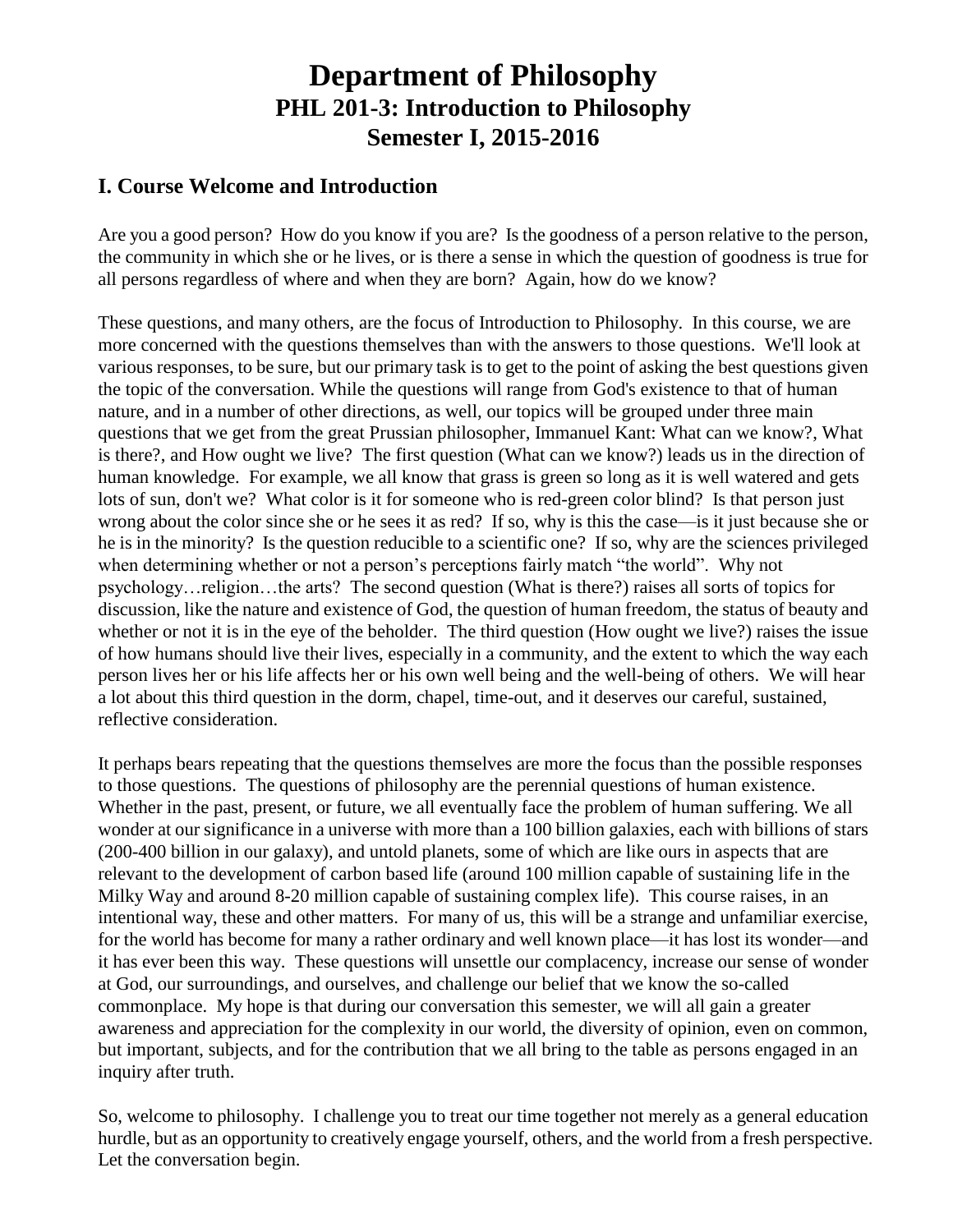### **II. General Information**

| Meetings:  | MWF: 1:30pm-2:25pm                                                          |
|------------|-----------------------------------------------------------------------------|
|            | Room, SB 100                                                                |
| Professor: | Rob Thompson                                                                |
|            | Office: Smee Hall 207                                                       |
|            | Phone: 849-2930                                                             |
|            | Office Hours: See schedule on office door and by appointment.               |
|            | E-mail: robertthompson@pointloma.edu                                        |
|            | Text: Introduction to Philosophy: Classical and Contemporary Readings, John |
|            | Perry, Michael Bratman, and John Martin Fischer, eds. (7 <sup>th</sup> ed.) |

#### **III. University Mission**

PLNU exists to provide higher education in a vital Christian community where minds are engaged and challenged, character is modeled and formed, and service becomes an expression of faith. Being of Wesleyan heritage, we aspire to be a learning community where grace is foundational, truth is pursued, and holiness is a way of life.

## **IV. Course Learning Outcomes**

1. Students will recognize and appreciate their connection as human beings to the world of ideas and the rich history of that world as found in the western philosophical tradition.

2. Students will engage in the disciplined practice of asking questions about the world, God, humans, and of themselves, including questions for which there may be no easy answers, so as to perpetuate this practice in their lives and provide a means to assess the responses others give to these questions.

3. Students will recognize and appreciate the strengths and weaknesses of human reason and experience to provide an adequate account of the human, the world, ethics, and God, and appreciate how these bear on matters of Christian faith and practice.

#### **V. Course Requirements and Grading**

**Attendance:** Attend every class session. No make-ups will be allowed for any required work unless the cause of the absence is one of the following: documented illness, religious observance, travel due to a sanctioned university event (e.g., team sports, musical presentation—be sure to see me to get such an absence cleared before missing the class). In cases where the absence is sanctioned, only work that is required for that particular day can be made up (excluding Reading and Reflection papers, as these papers cannot be made up). As always, you are responsible for the content of any missed class.

Per the University's attendance policy, any student who misses more than 20% of the course may be de-enrolled without appeal. In addition to no credit being gained for the course, you may receive a failing grade on your transcript if de-enrollment occurs after the last day to drop a semester class. As with any course requirement, you bear the responsibility to insure that the attendance requirement is met. Significant tardiness may count as an absence.

**Participation:** Participate in class. Please feel free to ask questions or make comments at any time that are relevant to the material we are covering. At times I may ask you a direct question. On such occasions, you are always free to pass on answering the question.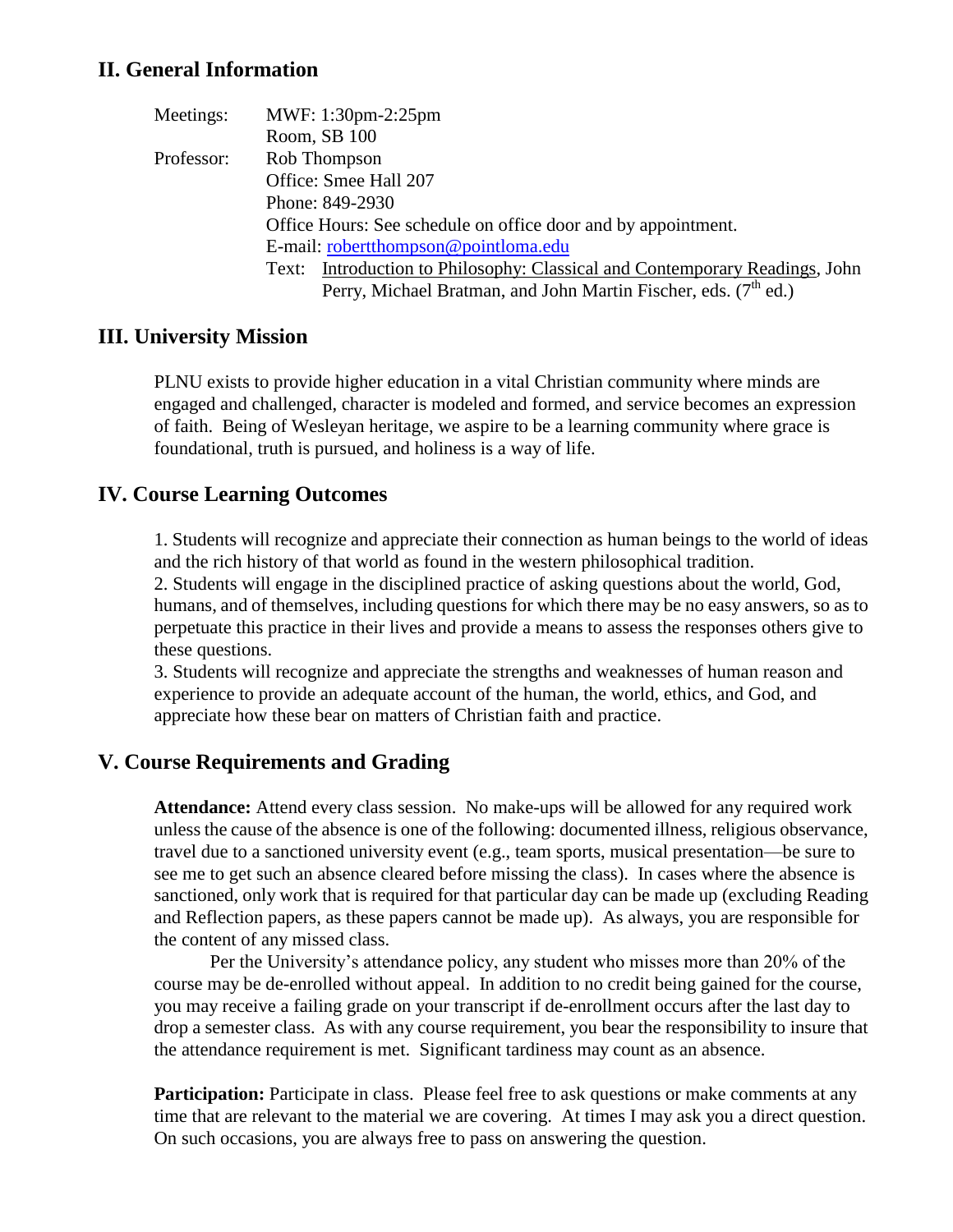**Readings:** Read all of the assigned material before coming to class.

**15% Reading Reflection Papers:** To help facilitate reading comprehension and class discussion, you are expected to complete a total of ten (10) 2 page, typed, double-spaced summary/reflection papers over the course of the semester. Each paper should briefly summarize every primary source reading for a given day (roughly a page) and then offer your own critical reflection on some aspect (your choice) of the readings for that day (roughly a page). No make-ups will be allowed under any circumstance (no exceptions), as there is ample opportunity to complete the requirement over the course of the semester, and you must attend the class session for which the relevant readings are scheduled to be read, per the syllabus, in order for that R&R paper to count toward the total. Papers are due by the beginning of the period and should be submitted in hard copy.

**Note**: If you do not receive credit for a summary/reflection paper, then at least one of the following has occurred:

- 1. the paper is too short either in summary or critical reflection,
- 2. the paper does not cover all of the primary source readings for the day (more than one in several cases),
- 3. the paper is not turned in by the beginning of the class period on the day that the reading(s) is (are) scheduled to be covered,
- 4. the paper does not represent a serious effort to read and respond to the reading(s), or
- 5. you were not in class on the relevant day. (Note: there are no exceptions for this last requirement, including illness, school activities or functions, special life events, etc. Because of this, those who participate in any school activities, including sports and music groups, should plan their semester accordingly.)
- 60**% In Class Content Exams:** There will be three in-class content exams, including the final, and you are expected to complete all of these exams. The exams will test over the texts, the lecture notes, and any class discussion, and will tend toward objective style questions, though there may also be some short answer questions. The nature of the course material is comprehensive, so the exams will tend that way as well. These will be closed book exams. Each exam is 20% of the final grade. **(Note: the final exam must be taken as scheduled. Any (very rare) exception should be cleared by the end of the first week of classes.)**
- 25**% Take Home Essay Exam:** There will be three take home essay exams offered as options, including the final exam, from which you are expected to choose one to complete. The essay exams correspond to the in-class content exams in that they cover the same material. However, you will have one week to respond to the essay questions (there will be multiple questions for each essay exam) before your essays are due. The idea behind the take home essay exam is to allow you sufficient time to critically and creatively engage the questions raised by the subject matter covered in that exam. They also afford you an opportunity to refine your general writing skills and to gain and/or hone the skill of philosophical writing. Given the added time, essays are expected to be polished and of high quality. The particular essays in each essay exam should stand-alone from one another, be of sufficient length to adequately address the related question and/or to meet the length requirement, which is a minimum requirement of 5-6 pages (and 1500-2000 words) for each exam, and employ standard methods of citation (MLA/APA). (Check essay exam prompts for further requirements and instructions.) You may use the textbook and notes, as well as other research, though not Wikipedia; however, the essay must clearly represent your own work (see Academic Misconduct Policy, especially as it relates to plagiarism). The essay exams will test over the texts, the lecture notes, and any class discussion.